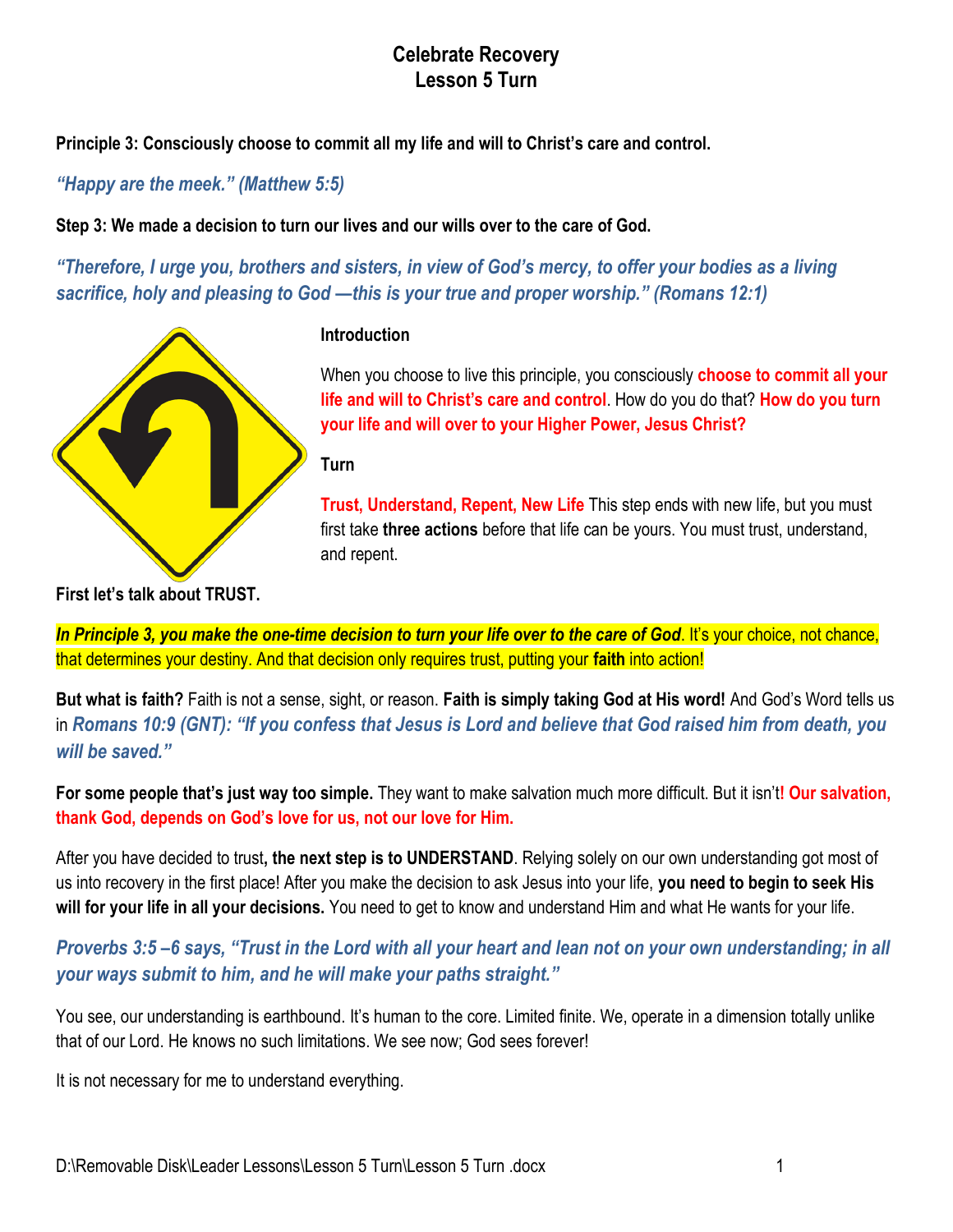*First Corinthians 13:9 –13 (GNT) tells us, "For our gifts of knowledge . . . are only partial; but when what is perfect comes, then what is partial will disappear. What we see now is like a dim image in a mirror; then we shall see face-to-face. What I know now is only partial; then it will be complete, as complete as God's knowledge of me."* 

**Someday we will see Jesus face to face**. The fog of interpretation will be lifted, and our understanding will be perfected.

Praise God that we do not need a perfect understanding of Him to **ask Jesus into our lives as our Lord and Savior**. Why? Because God does not lead you year by year. Not even day by day. **God directs your way step by step**.

**R, stands for REPENT**. (change of mind, no more planned sin)

Repentance is how you begin to enjoy the freedom of your loving relationship with God. True repentance affects our whole person and **changes our entire view of life**. Repentance is to take God's point of view on our lives instead of our own.

*To truly repent you need to do two things: First change your mind, a commitment on your part to stop your sin. second, turn toward God.* The Bible has much to say about repentance:

*(Mark 1:15, TLB) Repent! Turn away from all your offenses; then sin will not be your downfall.* 

*(Ezekiel 18:30 –31) Rid yourselves of all the offenses you have committed, and get a new heart and a new spirit. Don't let the world around you squeeze you into its own mold, but let God re-mold your minds from within, so that you may prove in practice that the plan of God for you is good, meets all his demands and moves towards the goal of true maturity." (Romans 12:2, PH)* 

Some of us repent of our sins more from a fear of punishment than from a real change of heart. But repentance is not self**loathing; it is God-loving.** God isn't looking forward to punishing you**! He is eagerly anticipating with open arms your turning toward Him.** Then when you have chosen to turn from your sin toward Him, He will joyously give to you a **NEW life.**

The new life that you will receive is the result of taking the three actions that we just covered: trusting, **understanding, and repenting.** 

After you ask Jesus into your heart, you will have a new life! You will no longer be bound to your old sinful nature. You will receive a new loving nature dwelling within you from Christ.

**God has declared you "not guilty,"** and you no longer have to live under the power of sin! *Romans 3:22 (TLB) says it well: "Now God says he will accept and acquit us — declare us 'not guilty' if we trust Jesus Christ to take away our sins."* 

*2 Corinthians 5:17 (GNT) says: "Anyone who is joined in Christ is a new being; the old is gone, the new has come."*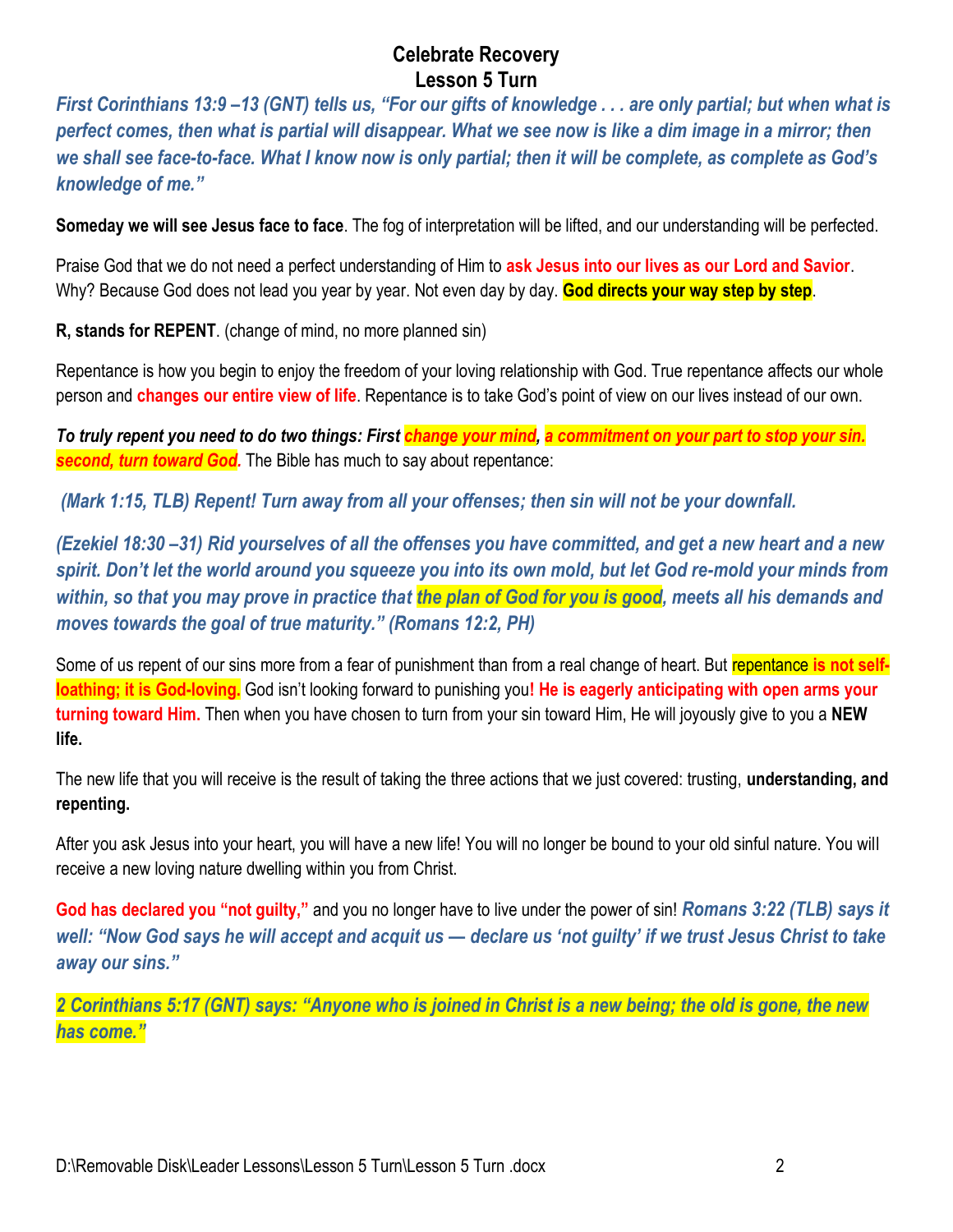### **Wrap-Up**

Again, the "turn" in Principle 3 includes three very important actions that lead to a new life in Christ: trusting, understanding, repenting.

The good news is, **turning your life over to Christ is a once-in-a-lifetime commitment. Once you accept Christ in your life, it's a done deal.** *Ephesians 1:13 says your salvation is "sealed." You can't lose it! It's guaranteed by the Holy Spirit.* 

The rest of the principle, however, turning your will over to Him, requires daily recommitment! You can begin by going to your Bible regularly, opening it prayerfully, reading it expectantly, and living it joyfully!

If you haven't asked Jesus Christ to be your Higher Power, the Lord and Savior of your life, I encourage you to do so this evening. What are you waiting for? **Let's do the salvation Prayer**

### *Pray this prayer.*

*Dear Lord Jesus, I Love you, I need you, I ask you to please be my Lord and Savior. Come into me and be my friend. I know what you did for me that I may have eternal life, how you died for my sins that I may be forgiven. Please forgive me of my sins.*

*I Repent and turn away from my sins Lord. For this I will need your help, please help me. I ask that you send the Holy Spirit to live in me as my friend, to guide me in my life.*

*I trust you Lord Jesus, my thirst is to follow you, please lead me. Lord, give me a new heart, and put a new spirit within me.*

### **Write About it**

1. What is stopping you from asking Jesus Christ into your heart as your Lord and Savior?

2. How has relying on your "own understanding" caused problems in your life? Be specific.